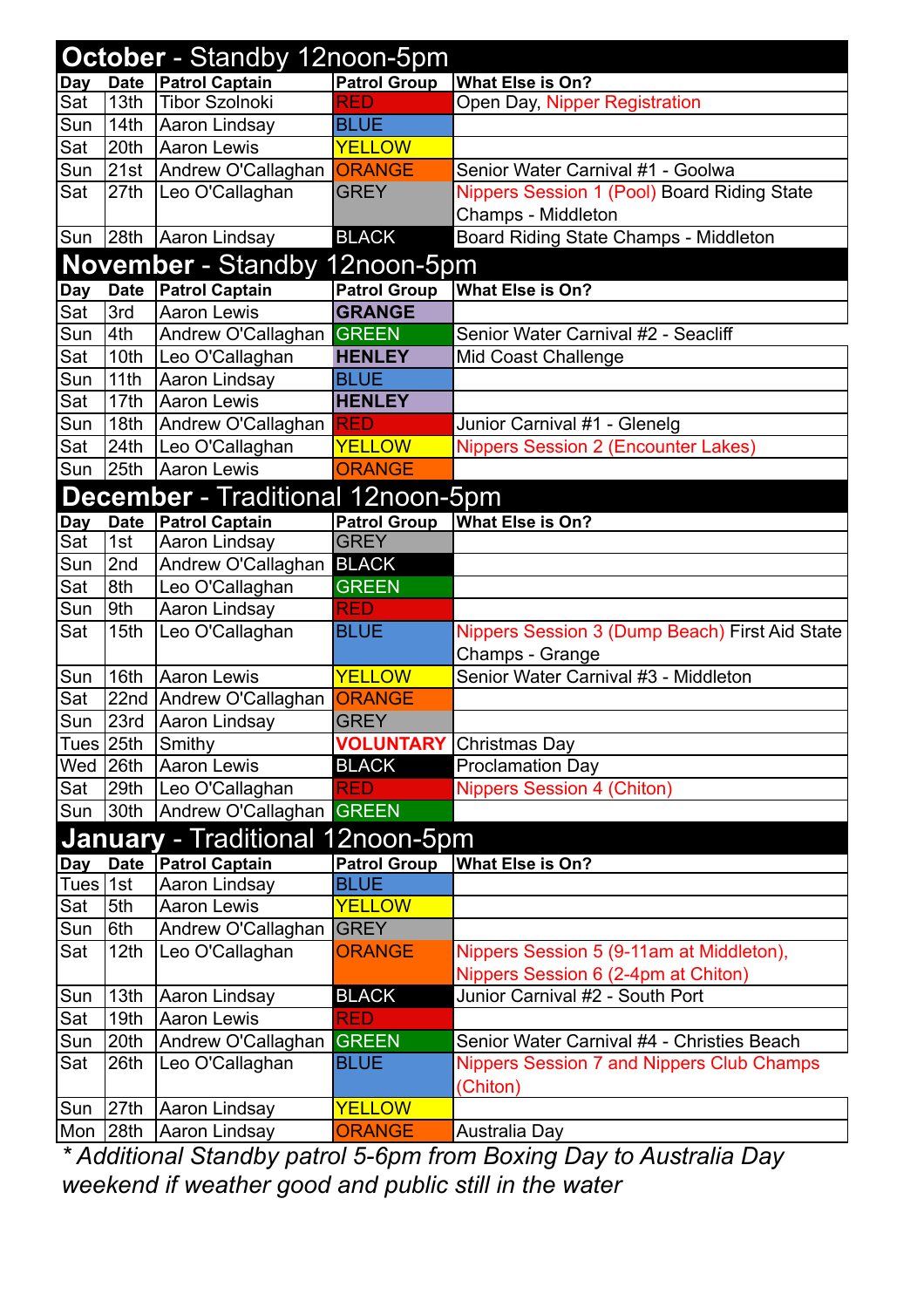| <b>February</b> - Traditional 12noon-5pm |                  |                              |                     |                                               |  |  |
|------------------------------------------|------------------|------------------------------|---------------------|-----------------------------------------------|--|--|
| <b>Day</b>                               | <b>Date</b>      | <b>Patrol Captain</b>        | <b>Patrol Group</b> | What Else is On?                              |  |  |
| Sat                                      | 2nd              | <b>Aaron Lewis</b>           | <b>GREY</b>         |                                               |  |  |
| Sun                                      | 3rd              | <b>Aaron Lewis</b>           | <b>RED</b>          | <b>Brighton Jetty Classic</b>                 |  |  |
| Sat                                      | 9th              | Andrew O'Callaghan           | <b>BLACK</b>        |                                               |  |  |
| Sun                                      | 10th             | Leo O'Callaghan              | <b>GREEN</b>        | Junior Carnival #3 - Port Elliot              |  |  |
| Sat                                      | 16th             | <b>Aaron Lewis</b>           | <b>BLUE</b>         | R&R State Champs - Grange                     |  |  |
| Sun                                      | 17th             | Aaron Lindsay                | <b>YELLOW</b>       |                                               |  |  |
| Sat                                      | 23rd             | Leo O'Callaghan              | <b>ORANGE</b>       | Nippers Session 8 (9-11am at Middleton),      |  |  |
|                                          |                  |                              |                     | Nippers Session 9 (2-4pm at Chiton) Masters   |  |  |
|                                          |                  |                              |                     | Surf Boat State Champs - Aldinga Bay          |  |  |
| Sun                                      |                  | 24th Andrew O'Callaghan GREY |                     | Junior State Champs Day #1 - Somerton         |  |  |
| March - Traditional 12noon-5pm           |                  |                              |                     |                                               |  |  |
| <b>Day</b>                               | <b>Date</b>      | <b>Patrol Captain</b>        | <b>Patrol Group</b> | What Else is On?                              |  |  |
| Sat                                      | 2nd              | Aaron Lindsay                | <b>BLACK</b>        | Masters State Champs - Port Elliot            |  |  |
| Sun                                      | 3rd              | <b>Aaron Lewis</b>           | <b>GREEN</b>        | Masters State Champs - Port Elliot            |  |  |
| Sat                                      | 9th              | Leo O'Callaghan              | <b>BLUE</b>         |                                               |  |  |
| Sun                                      | 10th             | Andrew O'Callaghan           | <b>YELLOW</b>       | Senior State Champs Day #1 - Port Noarlunga   |  |  |
| Mon                                      | 11th             | Aaron Lindsay                | <b>ORANGE</b>       | <b>Adelaide Cup Holiday</b>                   |  |  |
| Sat                                      | 16th             | <b>Aaron Lewis</b>           | <b>RED</b>          | Senior State Champs Day #2 - TBA              |  |  |
| Sun                                      | 17th             | Leo O'Callaghan              | <b>GREY</b>         | Senior State Champs Day #3 - TBA              |  |  |
| Sat                                      | 23rd             | Andrew O'Callaghan YELLOW    |                     | Junior State Champs Day #2 - Port Noarlunga   |  |  |
| Sun                                      | 24th             | Aaron Lindsay                | <b>BLACK</b>        | Junior State Champs Day #3 - Port Noarlunga   |  |  |
| Sat                                      | 30th             | Leo O'Callaghan              | <b>ORANGE</b>       | Nippers Session 10, Fun Day and Presentations |  |  |
|                                          |                  |                              |                     | (Chiton 1-6pm)                                |  |  |
| Sun                                      | 31st             | Aaron Lewis                  | <b>GREEN</b>        |                                               |  |  |
| <b>April</b> - Standby 12noon-5pm        |                  |                              |                     |                                               |  |  |
| Day                                      | <b>Date</b>      | <b>Patrol Captain</b>        | <b>Patrol Group</b> | What Else is On?                              |  |  |
| Sat                                      | 6th              | Aaron Lindsay                | <b>RED</b>          |                                               |  |  |
| Sun                                      | 7th              | Andrew O'Callaghan BLUE      |                     |                                               |  |  |
| Sat                                      | 13th             | <b>Aaron Lewis</b>           | <b>YELLOW</b>       |                                               |  |  |
| Sun                                      | 14 <sub>th</sub> | Leo O'Callaghan              | <b>ORANGE</b>       |                                               |  |  |
| Fri                                      | 19th             | Andrew O'Callaghan           | <b>GREY</b>         | Good Friday                                   |  |  |
| Sat                                      | 20th             | <b>Aaron Lewis</b>           | <b>BLACK</b>        |                                               |  |  |
| Sun                                      |                  | 21st Aaron Lindsay           | <b>RED</b>          | <b>Easter Sunday</b>                          |  |  |
|                                          |                  | Mon 22nd Aaron Lindsay       | <b>GREEN</b>        | Easter Monday                                 |  |  |

## *The "DHL" Patrol Uniform must be worn, contact Aaron Lindsay if you do not have one 0447 245 475*

*If You are unable to make a Rostered Patrol, Please seek out an appropriate fill in and advise your Patrol Captain*

*Please ensure the RANGER is washed down after every patrol as per the Wash Down procedure located in the Patrol Room*